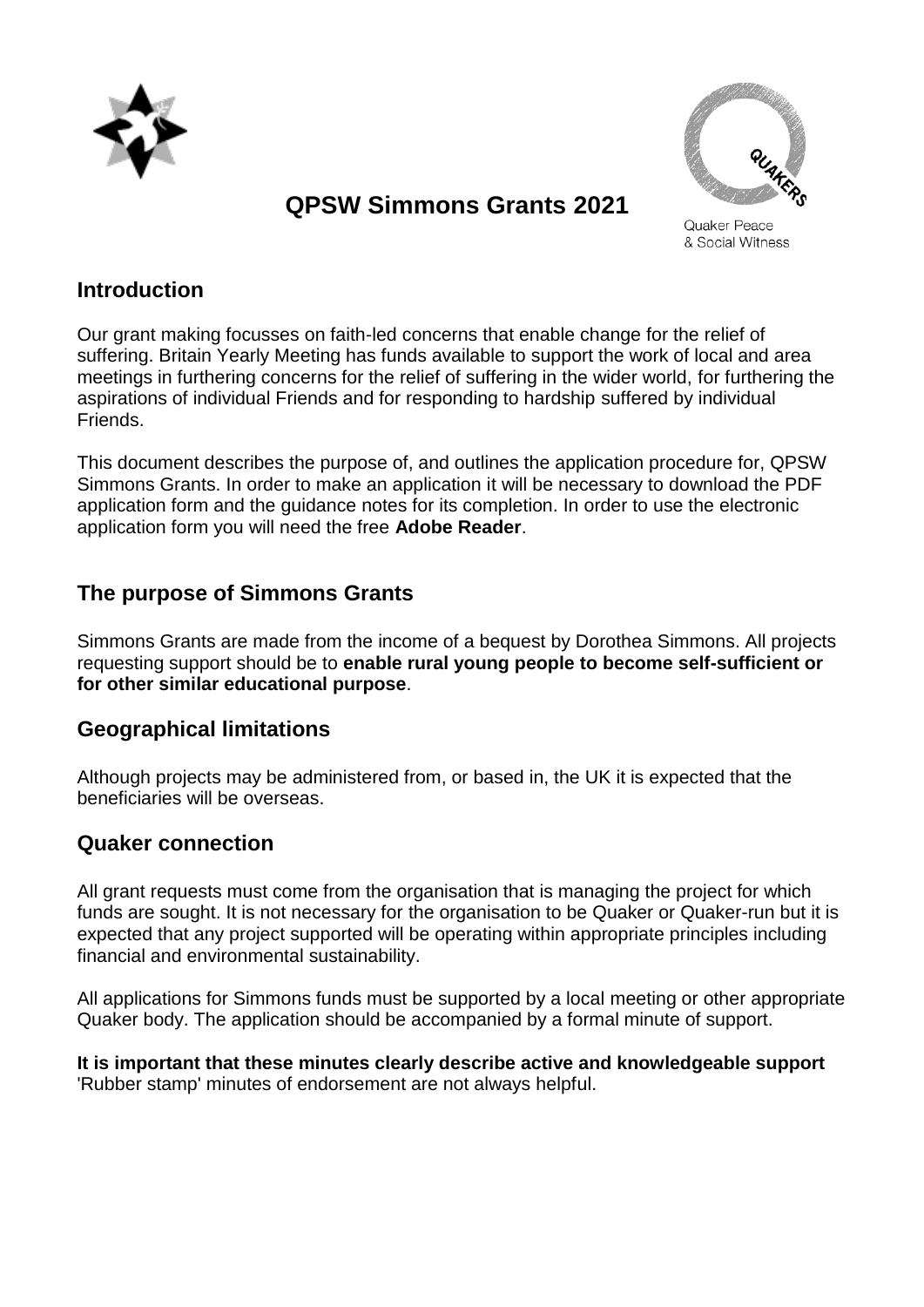# **Reporting and accountability**

Clear and appropriate reporting is required for each project to which funds are granted. The 'project manager' will usually be required to produce, within a year, a report for which management accounts of grant spending will be a minimum requirement. Copies of bank statements may also be required for financial reporting.

For larger projects, or projects managed by larger organisations, full audited accounts may be requested.

Where funds from elsewhere have been promised that are necessary to the project implementation, evidence may be required that they have been received before payment is made

### **Scale of grants**

A small number of grants are made annually from a very limited fund and in 2021 will usually be for £1,000 to £1,500 per project with a maximum of £2,000. This level of funding might be only part of the funding necessary for the project and applicants will need to give consideration to the prospects of other sources of funding in assessing the viability of a project.

### **Repeat applications**

Decisions on applications are made one year at a time and possible further grants are not guaranteed and subject to fresh application. However, in any period of years one or two particularly successful projects **may** be supported by several successive grants.

### **Critical dates**

Application forms are available from May 2021. Forms may be downloaded from the Britain Yearly Meeting website.

If necessary, an electronic form may be requested by e-mail. Such requests must be made by 31 May 2021.

The closing date for fully completed application forms is 31 July 2021.

Decisions will be notified by the end of September 2021.

### **Application and decision procedures**

Decisions are made by the **Grants Group** overseen by QPSW Central Committee with professional advice as necessary.

- All applications must be made on a fully completed application form with further supporting material appended.
- Applications should be made electronically using the PDF form provided unless there is good reason for difficulty.
- Applications are considered once a year only.